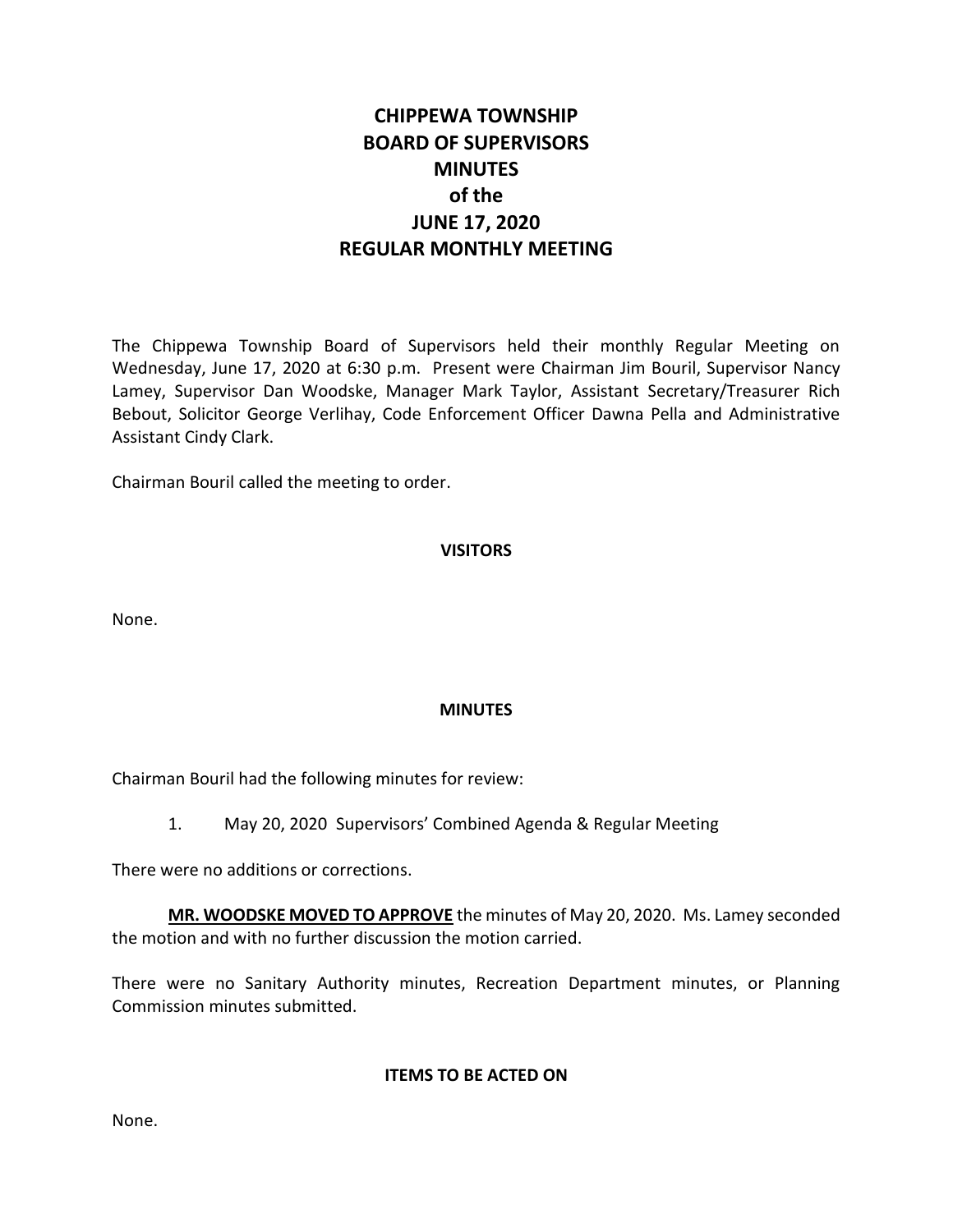#### **REPORTS**

Chairman Bouril had the following reports for review:

- 1. Financial Report
- 2. Police Department Report
- 3. Road Report
- 4. Wage Tax/OPT Report
- 5. Real Estate Tax Report
- 6. Zoning Report
- 7. Code Enforcement Officer's Report

No Fire Report was submitted.

#### **MANAGER'S REPORT**

Manager Taylor had the following items for discussion:

1. Darlington Road Paving Project:

Manager Taylor said that he handled the notice and advertisement. Bids will be opened at the July 8<sup>th</sup> Agenda Meeting. He said that Columbia Gas will be doing work on Darlington Road so he requested a drawing and was given one. The Manager spoke about restoration.

# 2. LPR Camera – Route 51 and Darlington Road:

Manager Taylor said that the March quote will still be honored.

3. Playground Proposals for Wright Fields:

Manager Taylor said that he had provided the Supervisors with playground proposals for the Wright Fields area. He asked them to think about these proposals and to give him some direction. He said this could probably be done in late August if the Supervisors want to go ahead with it. Supervisor Woodske asked if a playground shade was included and it was not at this time. The Manager will look into getting a quote on this, too.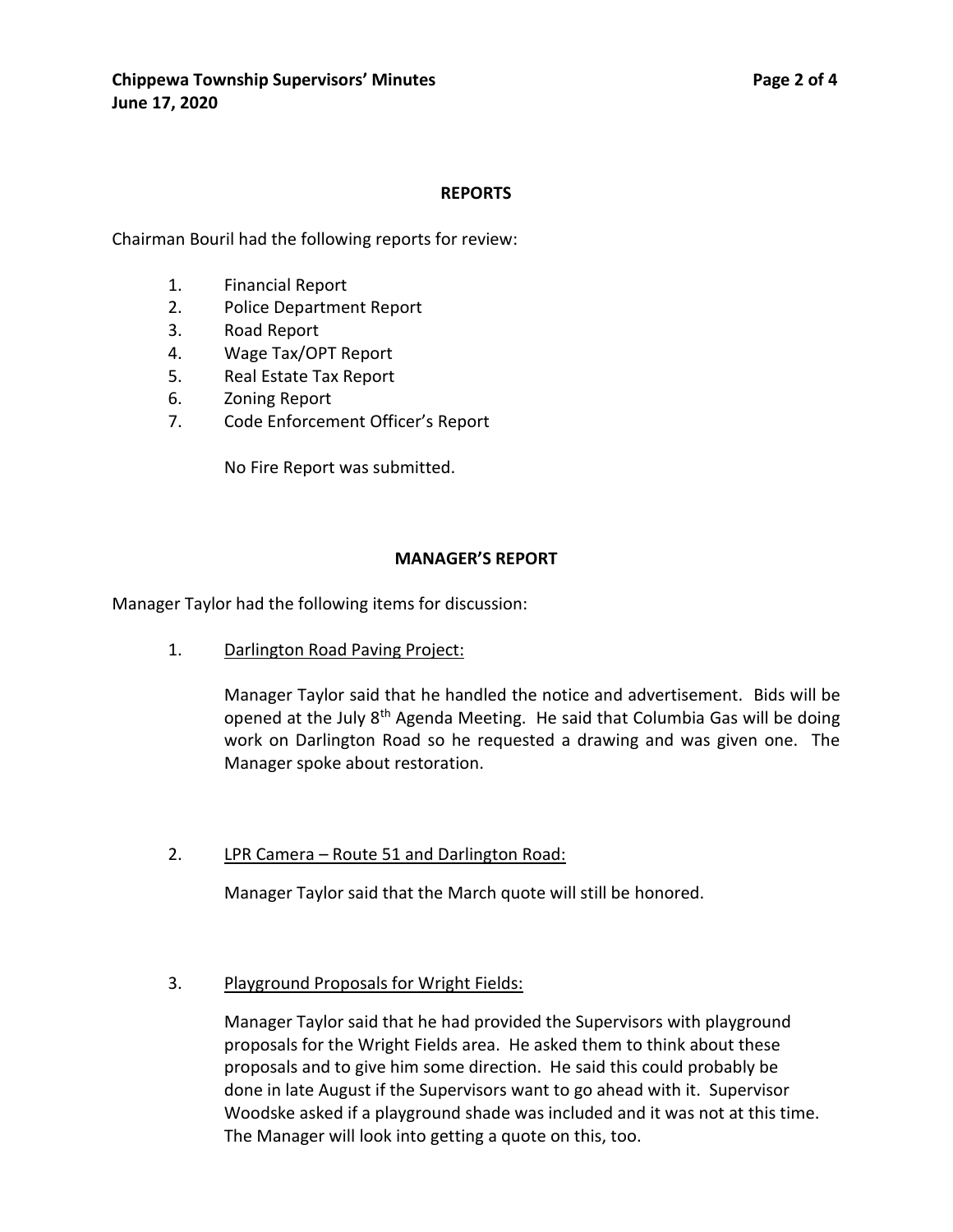#### 4. Young Lungs at Play Resolution:

Manager Taylor explained that this Young Lungs at Play item would be Resolution 2020-31.

**MS. LAMEY MOVED TO PASS** Resolution 2020-31. Mr. Woodske seconded the motion and with no further discussion the motion carried. He said he has been waiting for him to call back for a week.

# 5. Ordinance #229 Recreation Fee:

Manager Taylor said he reached out and informed them that the Board was not too excited about plans for a walking trail/open field idea as this was not something being created. He let them know the Supervisors were fine with the gazebo and playground ideas. They were informed that we need a diagram and a list of the costs. They were also told that it can be done in phases. He is still waiting to hear back from them.

# 6. Term Expiration of Dennis Rousseau:

Dennis Rousseau's three-year term on the Chippewa Township Property Maintenance Code Board of Appeals is expiring.

**MR. WOODSKE MOVED TO REAPPOINT** Dennis Rousseau to the Property Maintenance Code Board of Appeals. Ms. Lamey seconded the motion and with no further discussion the motion carried.